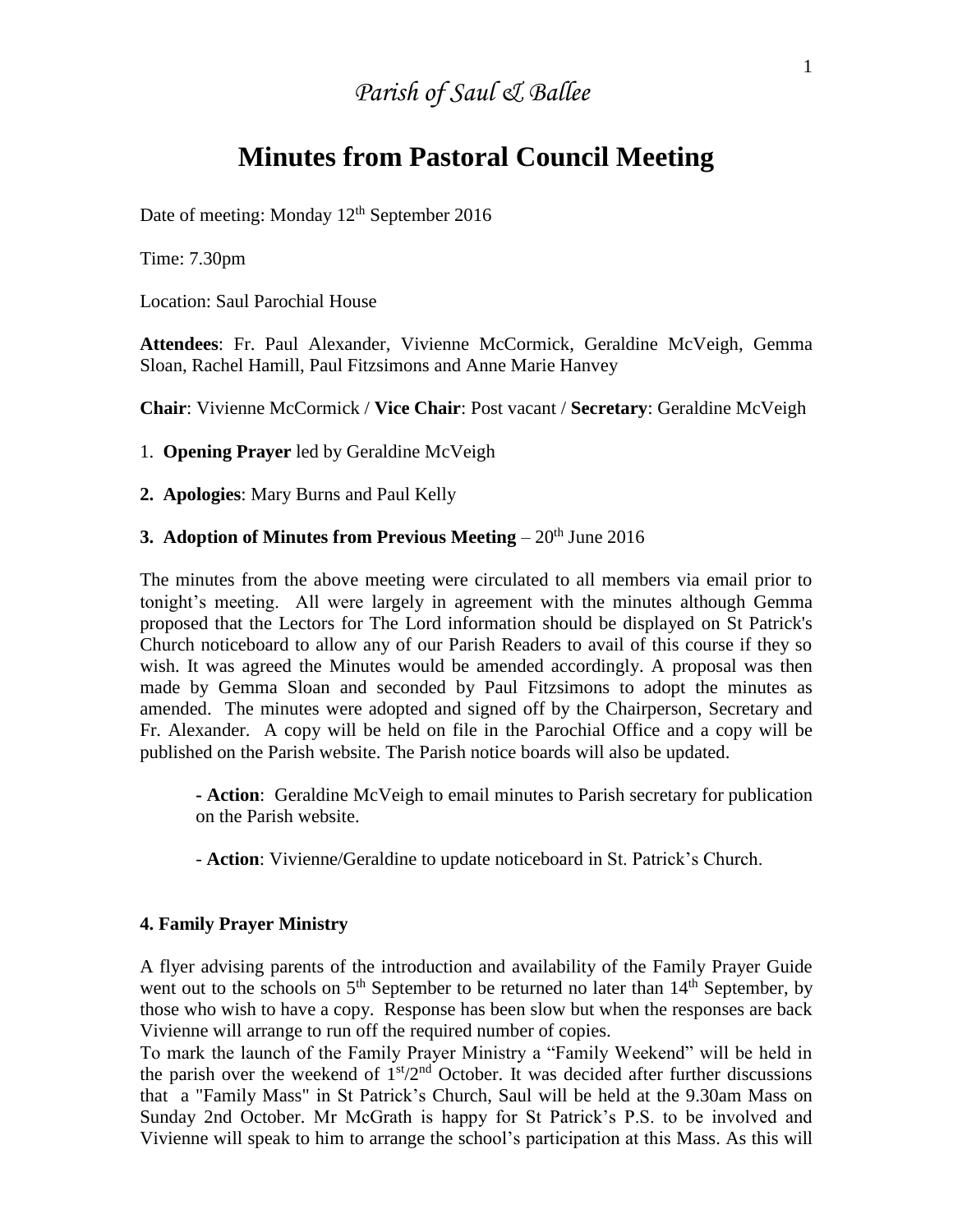be the weekend Mass in Ballycruttle on Sunday 2nd October, Mr Gilchrist will be asked to arrange St Joseph's P.S. participation in the 11.00am Mass.

The Parish Pastoral Centre should be open at the end of the month and it was agreed to have light refreshments in the new Centre after the 9.30am Mass in Saul, and also in Ballycruttle Hall after the 11.00am Mass.

A notice will be put in the bulletin advising parishioners of the arrangements for the Family Weekend.

- **- Action**: Vivienne to run off required copies of Family Prayer Guide
- **- Action**: Vivienne to speak to Mr McGrath re 9.30am Mass in Saul
- **- Action**: Fr Alexander to speak to Mr Gilchrist re 11.00am Mass in Ballycruttle
- **- Action**: Vivienne to prepare notice for the bulletin.

## **5. Consultation with the Parish Community**

Vivienne has asked Jim Deeds, and he has agreed to do the presentation to the Parish. We need a structure for the meeting with parishioners, ie what is our primary aim for the meeting, what result we would like to get from it, when and how long it will last, and do we need refreshments etc.

We need to structure the meeting beginning with an introduction and what we hope to achieve at the meeting. Followed by information on how the Parish Pastoral Council was developed and what we have done. The meeting will cover the five pastoral themes.We could then divide into groups to discuss ideas followed by a break for tea to enable the suggestions to be collated. The ideas which emerge will be included in the new Pastoral Plan.

The Pastoral Centre should be ready by the end of the month so the meeting can be held there and we have a notice board and facilities for displays. It was agreed that a Wednesday night would be best and the meeting would last no longer than 2 hours. October is a busy month already so it was agreed to arrange a Wednesday night in November. Vivienne will speak to Jim Deeds to check his availability and what visual aids he needs, and when the date is arranged a notice will go in the Bulletin and on Facebook.

- **- Action**: Vivienne to speak to Jim Deeds to arrange date for consultation meeting.
- **- Action**: Vivienne to check what visual aids Jim Deeds will need.
- **- Action**: Date of consultation meeting to go in bulletin and on Facebook when arranged

## **6. AOB**

## **PPC Retreat Day**

A Retreat Day for members of the Parish Pastoral Council, facilitated by Jim Deeds, has been arranged for 22<sup>nd</sup> October 2016 at Tobar Mhuire and Fr Alexander would like all members to attend.

The day will commence at 9.00am with Morning tea/coffee/biscuits being served. A Reflection for one hour will then be held followed throughout the day with a review of our role as a Parish Pastoral Council. There will be time for personal retreat built into the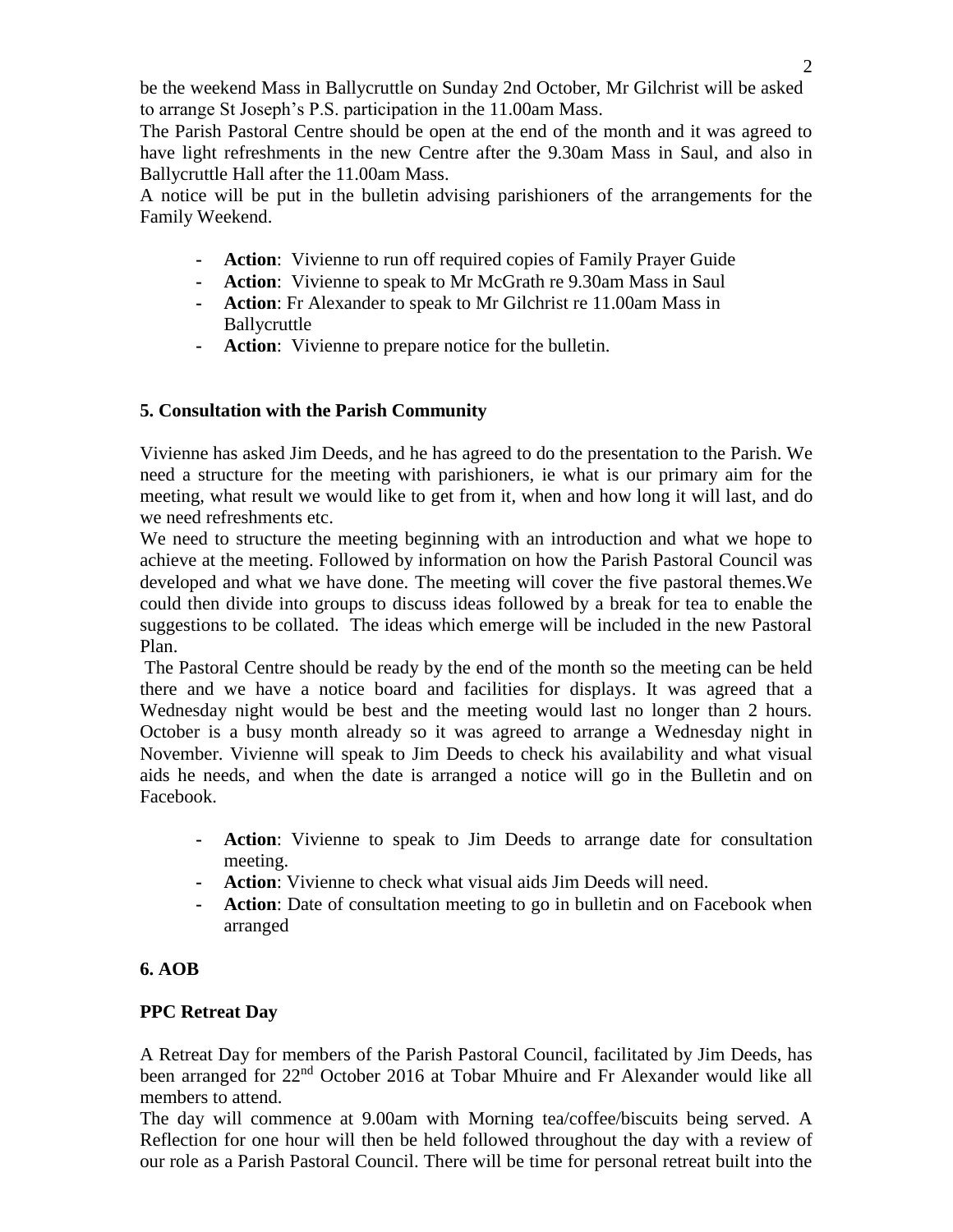day and Fr Alexander will try to arrange Mass in the afternoon - we may be able to ask Fr McGuckian to say Mass for us.

There will be a break for coffee at 11.15am with lunch at 1.00pm. In the afternoon there will be a coffee break at 3.30pm with dinner at 5.30pm.

**- Action:** Members to confirm their availability for this Retreat as soon as possible.

## **Faith and Life Convention**

The third annual Faith and Life Convention will be held in Our Lady and St Patrick's College, Belfast on Saturday 24<sup>th</sup> September 2016. Sarah Teather, Director of the Jesuit Refugee Service (UK) is the keynote speaker, and there are 23 workshops to choose from. Fr Alexander can get a discount for a group booking and anyone who is available to attend should leave their name with the Parish Office. Vivienne confirmed that she has booked a place at the Convention.

**- Action**: Those available to attend should contact the Parish secretary.

# **Parish Newsletter**

The Parish Newsletter is ready to print to go out the weekend of  $24/25<sup>th</sup>$  September.

**- Action**: Newsletter to go out weekend of 24/25<sup>th</sup> September

# **Door of Mercy Pilgrimage:**

The uptake for the Door of Mercy Pilgrimage has been poor with only 10 names to date. A notice has been sent to Ardglass, Bright, Strangford and Downpatrick Parishes. Vivienne has spoken to Newcastle Bus Company, they can get us a smaller bus and Paul Kelly will price a smaller bus from Down Community Transport. The hotel wants to know numbers by 30<sup>th</sup> September. The time has had to be changed due to a wedding in St Malachy's. The bus will now leave at 9.30am and return at 4.30pm. Mass will be at 1.00pm in St Patrick's Church, Belfast followed by lunch at the Clayton Hotel.

**- Action**: Paul Kelly to price bus from Down Community Transport

# **Saul Mountain Appeal:**

There have been a few responses to the appeal for funding to carry out essential repairs to the statue of St Patrick and to enable the toilets to be replaced.

**- Action**: No further action required